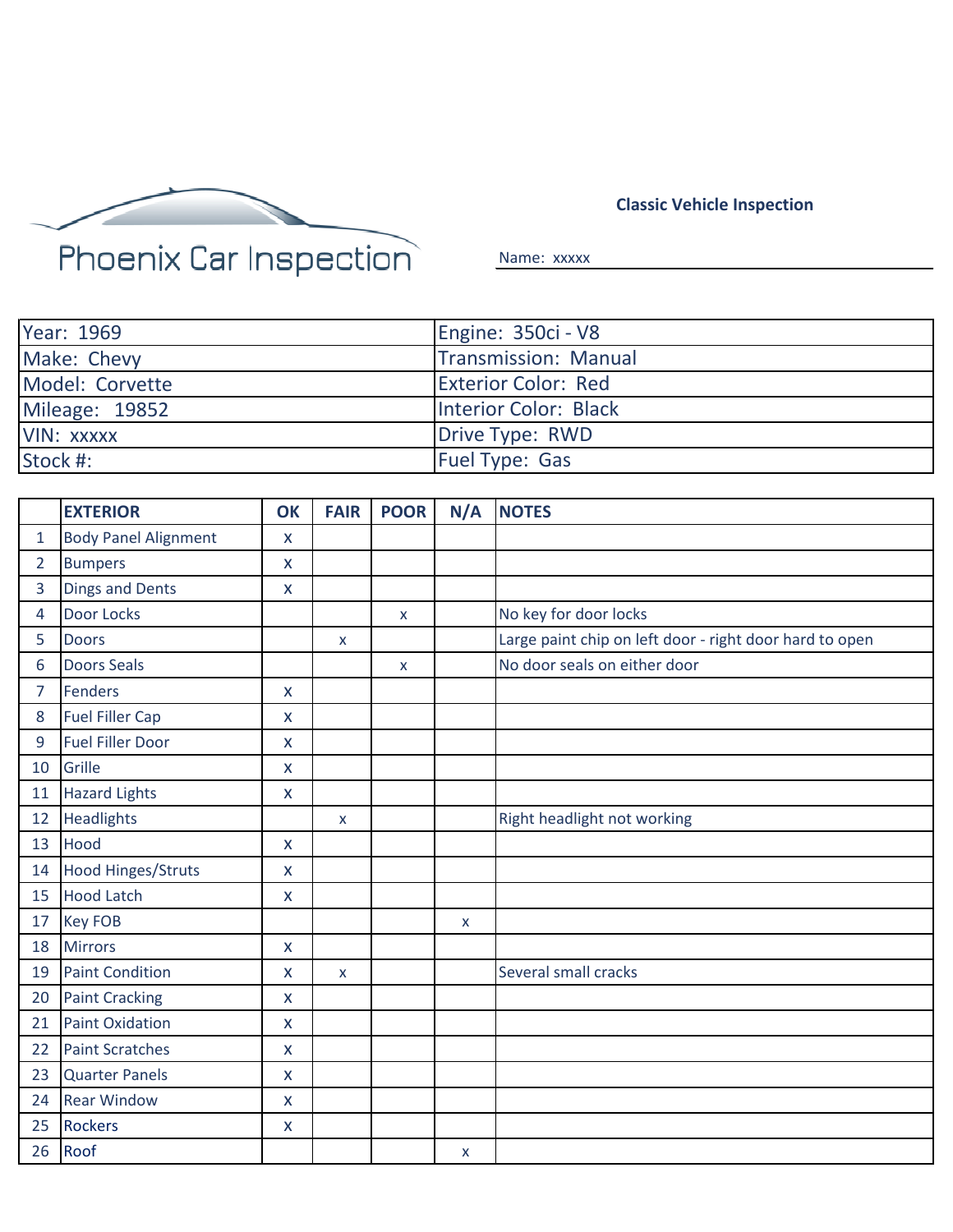| 27              | Rust                 |                           |   | x |   | Windshield pillars rusted on left and right side |
|-----------------|----------------------|---------------------------|---|---|---|--------------------------------------------------|
| 28              | Side Windows         | v<br>$\lambda$            | X |   |   | Some scratches                                   |
| 29              | <b>Tail Lights</b>   | $\checkmark$<br>$\lambda$ |   |   |   | Small crack on right side                        |
| 30              | Trim                 |                           |   |   | X |                                                  |
| 31              | Trunk/Bed/Cargo Area | $\checkmark$<br>$\lambda$ |   |   |   |                                                  |
| 32 <sup>°</sup> | <b>Turn Signals</b>  | $\checkmark$<br>$\lambda$ |   |   |   |                                                  |
| 33              | Windshield           | $\checkmark$<br>$\lambda$ |   |   |   |                                                  |
| 34              | <b>Wiper Blades</b>  | v<br>$\lambda$            |   |   |   |                                                  |

|    | <b>TIRES &amp; WHEELS</b> | OK | <b>FAIR</b> |   | <b>POOR TREAD NOTES</b> |          |
|----|---------------------------|----|-------------|---|-------------------------|----------|
| 44 | <b>Left Front Tire</b>    | X  |             |   | 9/32                    |          |
| 45 | Left Front Wheel          | X  |             |   |                         |          |
| 46 | <b>Left Rear Tire</b>     | x  |             |   | 8/32                    |          |
| 47 | Left Rear Wheel           | x  |             |   |                         |          |
| 48 | <b>Right Rear Tire</b>    | x  |             |   | 8/32                    |          |
| 49 | <b>Right Rear Wheel</b>   | x  |             |   |                         |          |
| 50 | <b>Right Front Tire</b>   | X  |             |   | 9/32                    |          |
| 51 | <b>Right Front Wheel</b>  | x  |             |   |                         |          |
| 52 | <b>Spare Tire</b>         |    |             | X |                         | No spare |

|    | <b>UNDERHOOD</b>             | <b>OK</b>    | <b>FAIR</b> | <b>POOR</b> | N/A | <b>NOTES</b>                                    |
|----|------------------------------|--------------|-------------|-------------|-----|-------------------------------------------------|
| 53 | A/C Compressor               |              |             |             | X   |                                                 |
| 54 | Air Filter                   | X            |             |             |     |                                                 |
| 55 | Alternator/Generator         | X            |             |             |     |                                                 |
| 56 | <b>Battery</b>               | X            |             |             |     |                                                 |
| 57 | <b>Belts</b>                 | x            |             |             |     |                                                 |
| 58 | <b>Brake Fluid Leaks</b>     | X            |             |             |     |                                                 |
| 59 | <b>Brake Master Cylinder</b> | X            |             |             |     |                                                 |
| 60 | <b>Cooling Fan</b>           | X            |             |             |     |                                                 |
| 61 | <b>Emissions Equipment</b>   |              |             |             | X   |                                                 |
| 62 | <b>Engine Coolant</b>        | X            |             |             |     |                                                 |
| 63 | <b>Engine Noises</b>         | X            | X           |             |     | Slight knock from center - possible valve noise |
| 64 | <b>Engine Oil Condition</b>  | x            |             |             |     |                                                 |
| 65 | <b>Engine Oil Leaks</b>      | X.           |             |             |     |                                                 |
| 66 | <b>Hoses and Clamps</b>      | X            |             |             |     |                                                 |
| 67 | <b>Idler Pulleys</b>         |              |             |             | X   |                                                 |
| 68 | <b>Power Steering Fluid</b>  | $\mathsf{x}$ |             |             |     |                                                 |
| 69 | <b>Power Steering Pump</b>   | X            |             |             |     |                                                 |
| 70 | <b>Radiator Cap</b>          | X            |             |             |     |                                                 |
| 71 | <b>Radiator Condition</b>    | $\mathsf{x}$ |             |             |     |                                                 |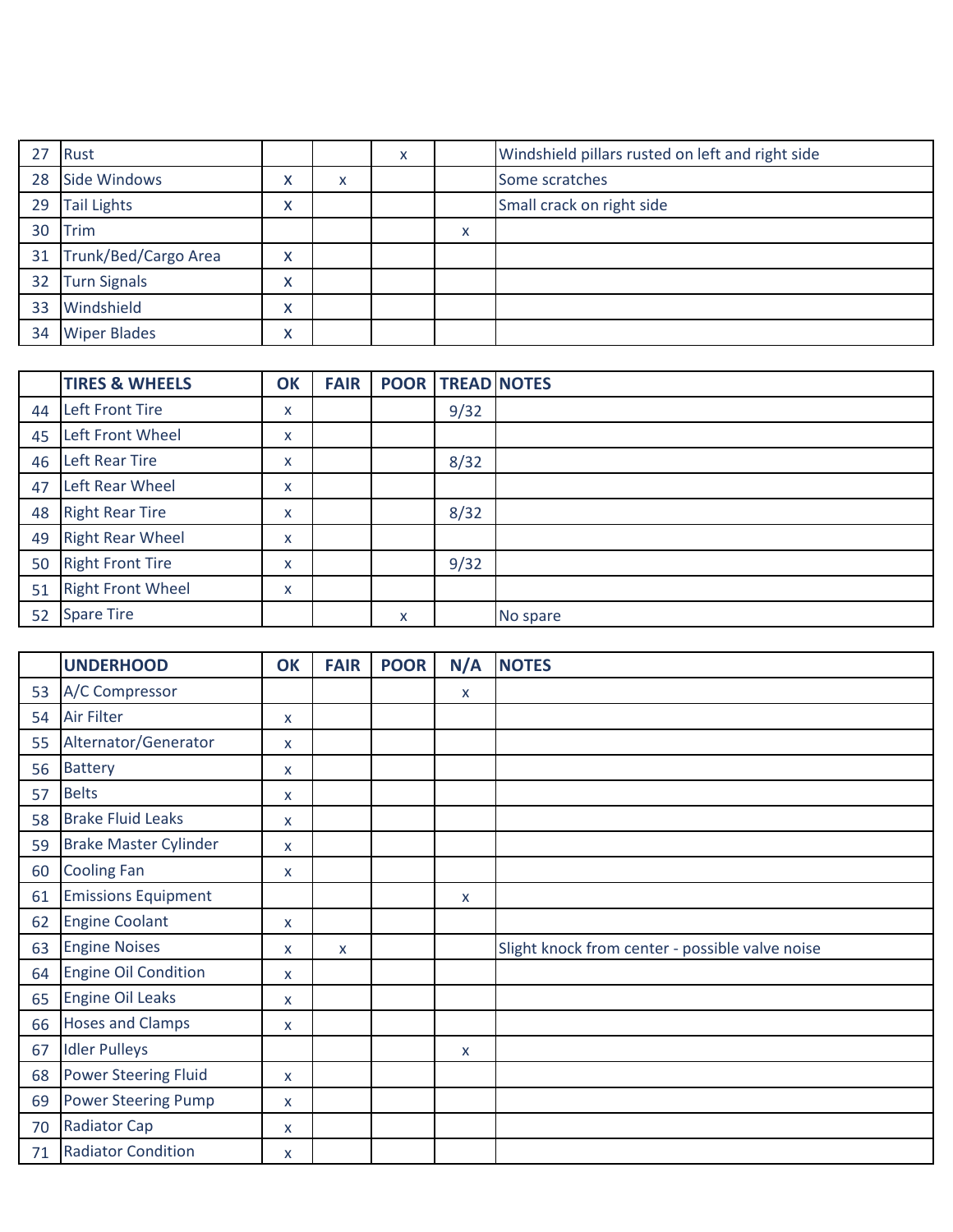| $\neg$ | <b>Transmission Fluid</b> |   |  | w<br>$\sqrt{2}$ |             |
|--------|---------------------------|---|--|-----------------|-------------|
|        | <b>Windshield Washer</b>  |   |  |                 | Didn't work |
| 74     | <b>Wiper Motor</b>        | v |  |                 |             |

|    | <b>UNDERBODY</b>           | <b>OK</b>    | <b>FAIR</b> | <b>POOR</b> | N/A | <b>NOTES</b>         |
|----|----------------------------|--------------|-------------|-------------|-----|----------------------|
| 75 | <b>Axle Seals</b>          |              |             |             | X   |                      |
| 76 | <b>Ball Joints</b>         | X            |             |             |     |                      |
| 77 | <b>Brake System Leaks</b>  | X            |             |             |     |                      |
| 78 | <b>Coolant Leaks</b>       | X            |             |             |     |                      |
| 79 | Axle Shaft U-Joints        | X            |             |             |     |                      |
| 80 | Differential               | X            |             |             |     |                      |
| 81 | Drive Shaft & U-Joints     | X            |             |             |     |                      |
| 82 | <b>Exhaust System</b>      | X            |             |             |     |                      |
| 83 | Floor Pans - Rust          | X            |             |             |     |                      |
| 84 | Frame                      | X            |             |             |     | Some surface rust    |
| 85 | <b>Fuel Tank</b>           | x            |             |             |     | <b>New</b>           |
| 86 | Rust                       | X            |             |             |     |                      |
| 87 | <b>Signs of Damage</b>     | X            |             |             |     |                      |
| 88 | <b>Springs</b>             | X            |             |             |     |                      |
| 89 | <b>Steering Components</b> | $\mathsf{x}$ |             |             |     |                      |
| 90 | <b>Struts and Shocks</b>   | X            |             |             |     |                      |
| 91 | <b>Sway Bar Front</b>      | X            | X           |             |     | <b>Torn bushings</b> |
| 92 | <b>Sway Bar Rear</b>       |              |             |             | X   |                      |
| 93 | <b>Transmission Leaks</b>  | $\mathsf{x}$ |             |             |     |                      |
| 94 | <b>Transmission Mounts</b> | X            |             |             |     |                      |

|     | <b>INTERIOR</b>         | OK | <b>FAIR</b> | <b>POOR</b> | N/A          | <b>NOTES</b>             |
|-----|-------------------------|----|-------------|-------------|--------------|--------------------------|
| 95  | A/C Temperature         |    |             |             | X            |                          |
| 96  | <b>Carpet Condition</b> | X  |             |             |              |                          |
| 97  | <b>Clock</b>            |    |             | X           |              | Didn't work              |
| 98  | <b>Courtesy Lights</b>  |    |             | X           |              | Didn't work              |
| 99  | Dash                    |    | X           |             |              | Small crack on left side |
| 100 | Dash Lights Working     |    |             |             | $\mathsf{x}$ | Can't tell               |
| 101 | Defroster Front/Rear    | X  |             |             |              |                          |
| 102 | Door Locks              | X  |             |             |              |                          |
| 103 | <b>Door Sill Plates</b> | x  |             |             |              |                          |
|     | 104 Floor Mats          | X  |             |             |              |                          |
| 105 | Glove Box(s)            | X  |             |             |              |                          |
|     | 106 Headliner/Sunroof   |    |             |             | X            |                          |
| 107 | Heater                  |    |             | X           |              | Didn't work              |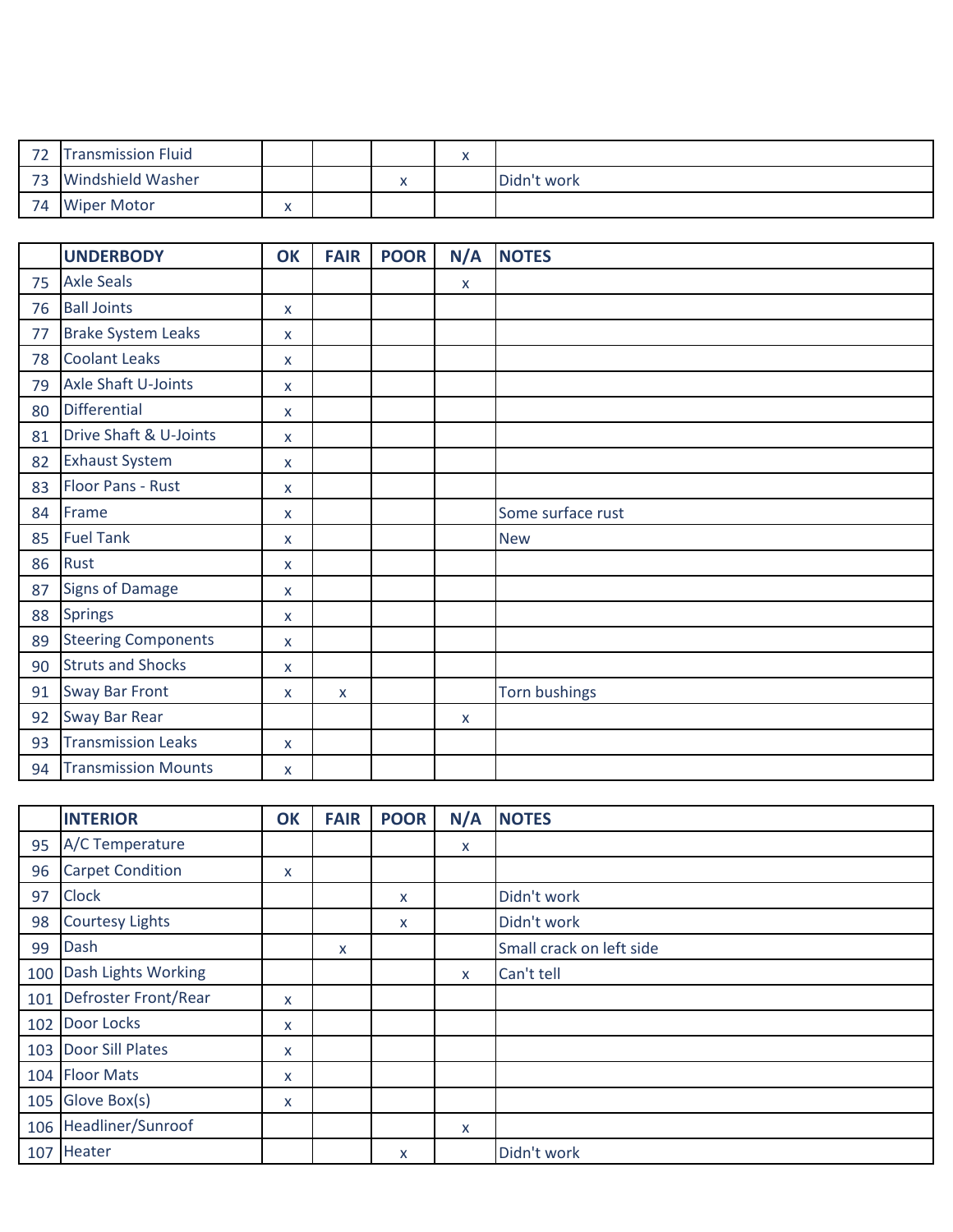| 108 | <b>Hood Release</b>        | X |   |   |              |                       |
|-----|----------------------------|---|---|---|--------------|-----------------------|
| 109 | Horn                       |   |   | X |              | Didn't work           |
|     | 110 Inner Door Panels      | X |   |   |              |                       |
| 111 | <b>Instrument Gauges</b>   |   | X |   |              | Gas gauge didn't work |
|     | 112 Interior Trim          | X |   |   |              |                       |
|     | 113 Map Lights             |   |   | X |              |                       |
| 114 | <b>Parking Brake</b>       |   |   | X |              | Didn't work           |
|     | 115 Rear Camera            |   |   |   | X            |                       |
|     | 116 Rear View Mirror       | X |   |   |              |                       |
| 117 | Seat Adjustment            | X |   |   |              |                       |
|     | 118 Seat Belts             | X |   |   |              |                       |
|     | 119 Seat Condition         | X |   |   |              |                       |
| 120 | <b>Smoking Signs/Odors</b> | X |   |   |              |                       |
| 121 | <b>Sound System</b>        |   |   | X |              | Didn't work           |
|     | 122 Steering Wheel         | X |   |   |              |                       |
| 123 | <b>Warning Lights</b>      |   |   | X |              | Didn't work           |
| 124 | <b>Window Operation</b>    | X |   |   |              |                       |
| 125 | <b>Window Tint</b>         |   |   |   | $\mathsf{x}$ |                       |

|     | <b>ROAD TEST</b>            | <b>OK</b>    | <b>FAIR</b> | <b>POOR</b> | N/A          | <b>NOTES</b>          |
|-----|-----------------------------|--------------|-------------|-------------|--------------|-----------------------|
|     | 126 AWD/4WD Operation       |              |             |             | $\mathsf{X}$ |                       |
| 127 | <b>Brakes/ABS Operation</b> | $\mathsf{x}$ |             |             |              | Acceptable            |
| 128 | <b>Clutch Operation</b>     | X            |             |             |              |                       |
| 129 | <b>Cruise Control</b>       |              |             |             | x            |                       |
|     | 130 Differential Noises     | X            |             |             |              |                       |
| 131 | <b>Engine Acceleration</b>  | X            | X           |             |              |                       |
| 132 | <b>Engine Cruising</b>      | x            |             |             |              |                       |
|     | 133 Engine Idles Properly   | X            |             |             |              |                       |
|     | 134 Engine Oil Pressure     | X            |             |             |              |                       |
|     | 135 Engine Starts Easily    | X            |             |             |              |                       |
|     | 136 Engine Temperature      | X            |             |             |              |                       |
| 137 | <b>Gauges Operation</b>     |              | X           |             |              | Gas gauge didn't work |
|     | 138 Neutral Safety Switch   | X            |             |             |              |                       |
| 139 | <b>Scan for OBD Codes</b>   |              |             |             | x            |                       |
|     | 140 Unusual Noises          | X            |             |             |              |                       |
| 141 | Smoke from Exhaust          | X            |             |             |              |                       |
|     | 142 Squeaks and Rattles     | X            |             |             |              |                       |
|     | 143 Starter Operation       | X            |             |             |              |                       |
|     | 144 Steering Alignment      | X            |             |             |              |                       |
|     | 145 Steering Response       | x            |             |             |              |                       |